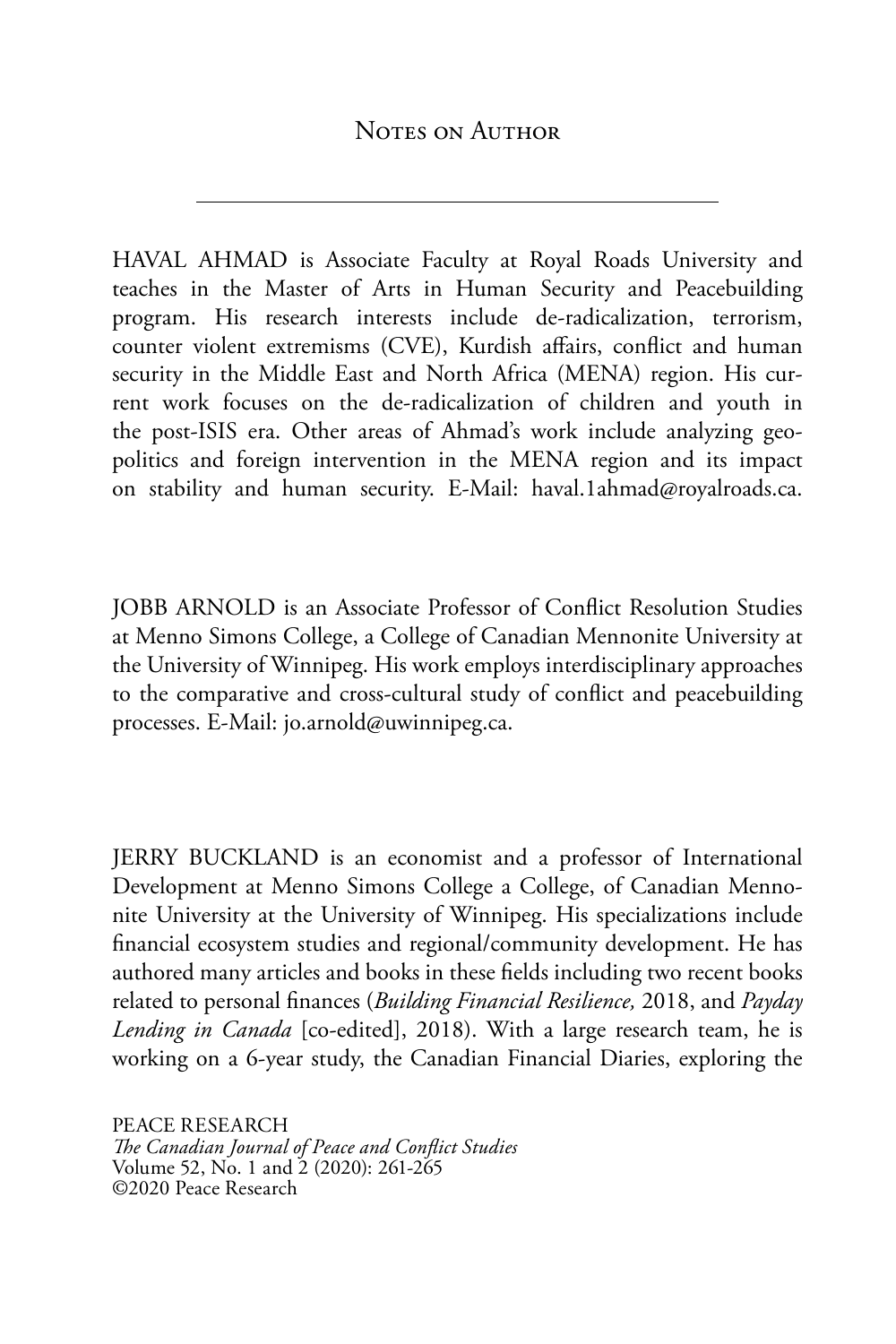dynamics of low-income people's finances. E-Mail: j.buckland@uwinnipeg. ca.

LISA MCLEAN is a Ph.D. Candidate at the Carter School for Peace and Conflict Resolution at George Mason University. She was previously Dean's Fellow for the Center for the Study of Gender and Conflict and her work has been published in peer-reviewed journals and edited volumes including the Routledge Handbook of Peace and Conflict Studies. McLean's research focuses on gender and migration, exploring the grassroots mobilization of migrants and their families in response to displacement and border violence. Her most recent project was a multi-sited ethnography that analyzed the strategies and political demands of the Caravan of Central American Mothers of Disappeared Migrants. E-Mail: lmclea43@uwo.ca

RUTH REMPEL is an associate professor of International Development at Canadian Mennonite University's Menno Simons College. Ruth has a PhD in Modern African History from the University of Toronto. The history of development is her academic passion and peace-making is an important part of development in the African context. She is working on a history of development in Africa since 1970. E-Mail: r.rempel@uwinnipeg.ca.

ERICH SCHELLHAMMER recently retired from Royal Roads University, Victoria, Canada after a long career in justice studies. His research interest developed from finding a philosophical justification for the merits of cultural diversity to a phenomenological grounding of human rights in human ontology to embracing recent leadership studies to identify a new leadership category, which is peace leadership. His latest academic interest is in combining modern leadership studies with peace and conflict studies to formulate a framework for peace leadership. He has been the inaugural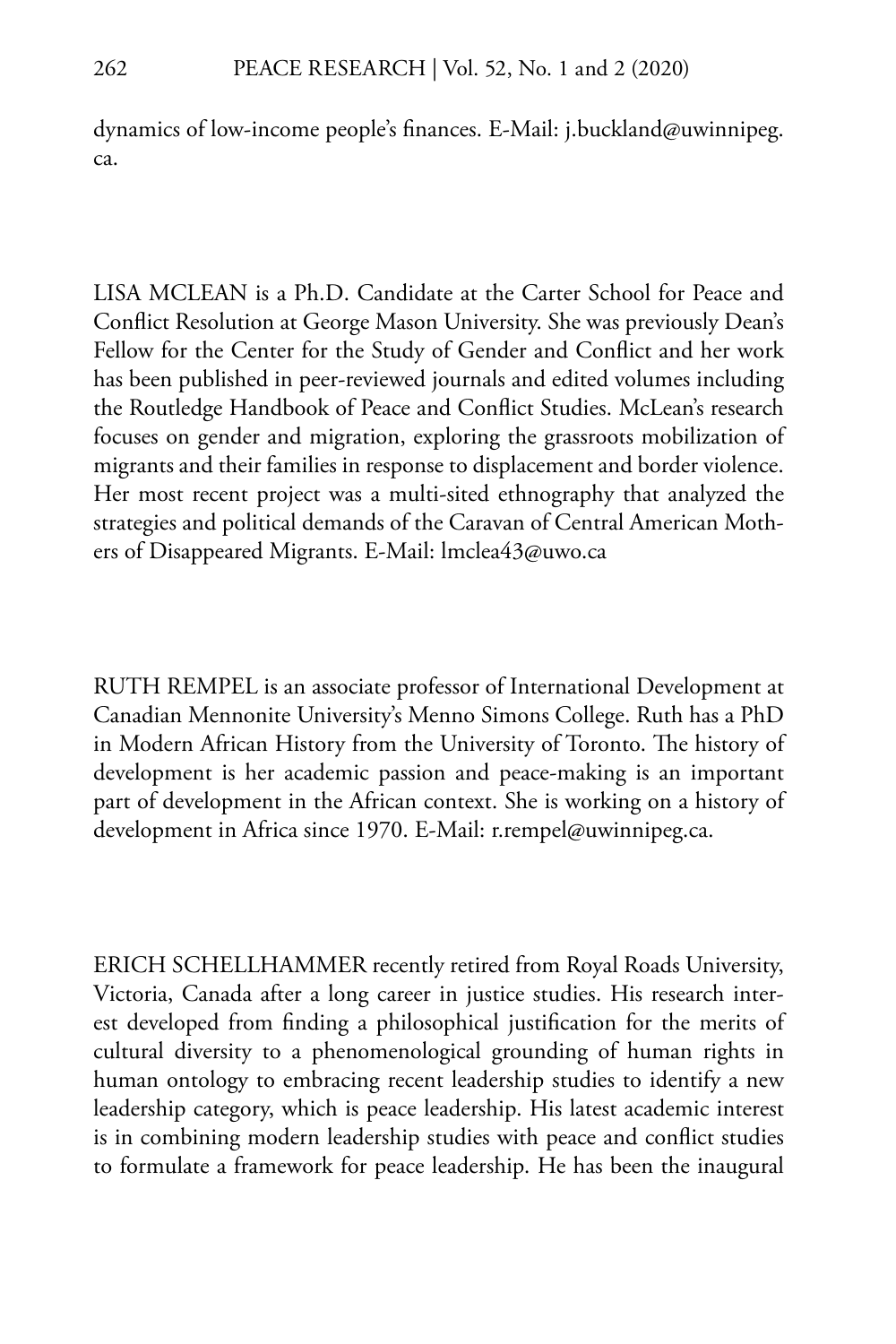chair of the Peace Leadership Affinity Group of the International Leadership Association and has published numerous articles on peace leadership. Erich lives in Canada and in Germany. E-Mail: Erich.Schellhammer@ RoyalRoads.ca.

JANET SCHMIDT has worked full time as a mediator for more than 20 years. Born of her mediation practice, she has developed numerous training courses for Resolution Skills Centre and Facilitated Solutions, including an intensive course on facilitating groups in conflict. Jan has extensive international experience in the field, having lived and worked in Africa from 1996-1999. Since returning to Canada, her focus has been exclusively on facilitating workplace disputes. Jan holds a Masters of Education degree with a focus on organizational behaviour and psychology. E-Mail: janet@ janetschmidt.ca.

JONATHAN SEARS, Associate Dean of Menno Simons College, oversees the daily operation of Canadian Mennonite University (CMU) programs affliated with the University of Winnipeg, that is, the Conflict Resolution Studies (CRS) and International Development Studies (IDS) programs. Jon approaches International Development Studies and Comparative Politics of Sub-Saharan Africa in English, et en Français from a multi-disciplinary background in political studies, philosophy, and anthropology. Jonathan is also an External Member of the Centre Franco Paix of the Raoul-Dandurand Chair in Strategic and Diplomatic Studies at the Université du Québec à Montréal. E-Mail: j.sears@uwinnipeg.ca

ANNA SNYDER , a peace educator, is associate professor of conflict resolution studies at Menno Simons College where she has been teaching for 21 years. As a peace researcher, her most recent research and writing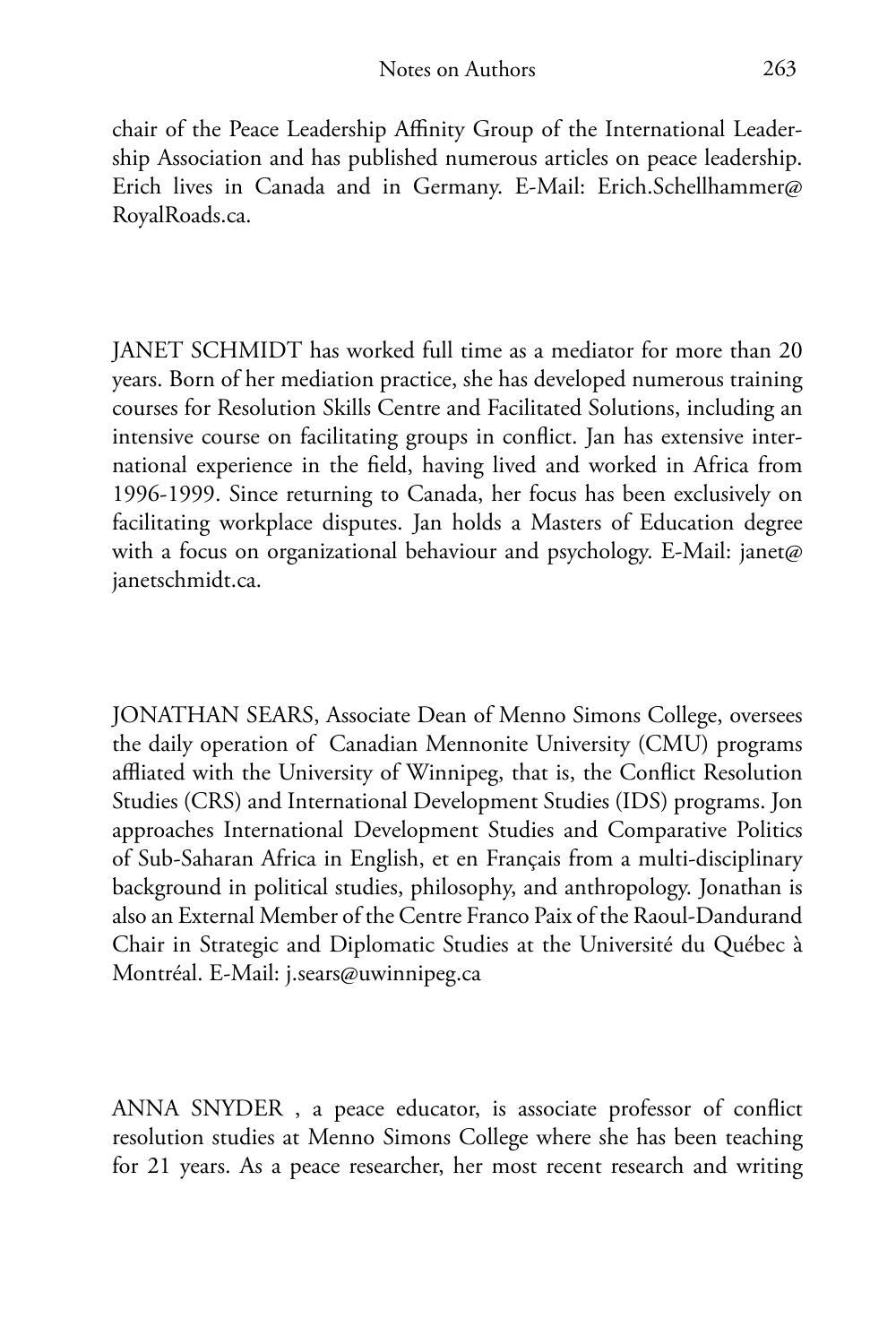explores the peacebuilding capacity of refugee women's organizations from Myanmar, Tibet, and South Sudan. Her work builds on her expertise in women's peace organizations; Snyder's book *Setting the Agenda for Global Peace: Conflict and Consensus Building* looks at transnational women's peace networks. She is editor of *Peace Research: The Canadian Journal of Peace and Conflict Studies.* A peace practitioner, she co-trained political parties in conflict resolution in Myanmar on behalf of the Council for Democracy for Burma. Her co-authored chapter in the Aboriginal Healing Foundation's From Truth to Reconciliation arose from her practice in Indigenous/ non-Indigenous reconciliation and resulted in her work as consultant to reconciliation events at Canada's Truth and Reconciliation Commission on Residential Schools. She currently acts as a consultant to Manitoba Women for Women South Sudan. Email: a.snyder@uwinnipeg.ca.

STEPHANIE P. STOBBE is an Associate Professor in Conflict Resolution Studies at Menno Simons College and a leading expert on Southeast Asian processes of dispute resolution. As an active educator, trainer, and Alternative Dispute Resolution practitioner, she has worked and conducted research in Canada, United States, South America, Europe, South Asia, and Southeast Asia. Her current books include *Conflict Resolution and Peacebuilding in Laos: Perspective for Today's World* and *Mediation and Other Cultural Models of Conflict Resolution in Asia.* Currently, she serves as the Lexington Publications book series editor for Conflict Resolution and Peacebuilding in Asia. In 2019, Stephanie was awarded a Fellow of McLaughlin College at York University for her work in conflict resolution and peacebuilding, and on refugees, and in 2020 she was invited to serve on the Expert Advisory Board for the Centre for Asia Pacific Refugee Studies at Auckland University in New Zealand. She is also active on the Board of the ADR Institute of Manitoba. E-Mail: s.stobbe@uwinnipeg.ca.

ELIZABETH STORK is a Professor of Organizational Leadership. She earned her Ph.D. in Social Work – Social Administration from the University